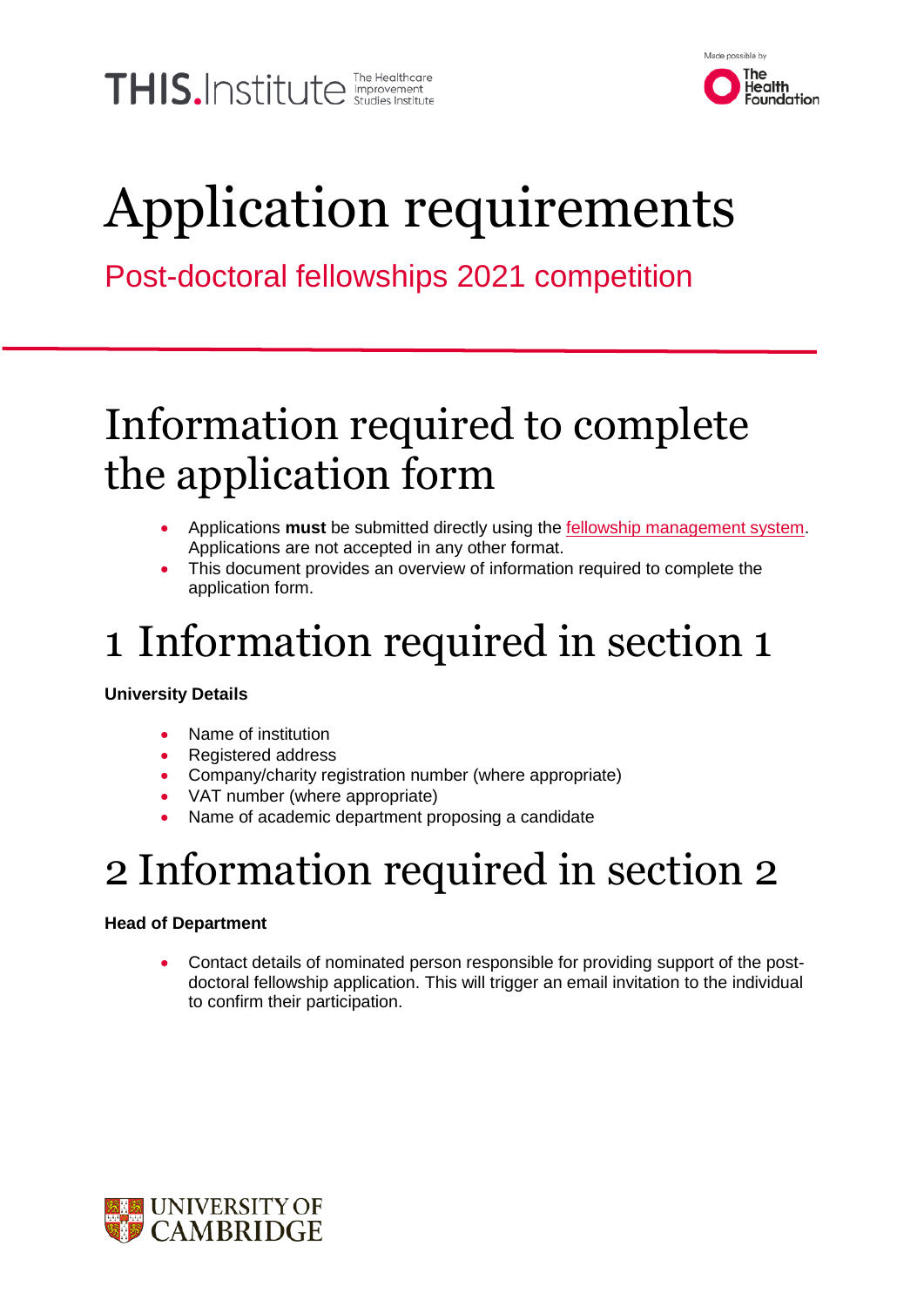## 3 Information required in section 3

#### **Details of the individual fellowship candidate**

- Name
- Current position
- **•** Institution
- Date appointed
- Email address
- Date PhD completed. This must be between 2-6 years (at 100% FTE or the equivalent part-time FTE) from the date of this application.
- Title of PhD
- Discipline of PhD
- Awarding Institution
- Other relevant qualifications and class
- Previous posts held

## 4 Information required in section 4

#### **Your university and academic department**

 This section should be completed by Head of Department (or nominated deputy) as declared in section 2**.**

### 4.1 Candidate nomination

Set out why this candidate is being nominated in terms of:

- Scholarly credentials
- Leadership and personal qualities, with examples of these in practice
- The contribution you believe the candidate could make to the field of improving quality and safety in healthcare. (Word limit 500)

### 4.2 Academic department

 Outline the department's most significant current research studies (and other activities of the department (courses, seminar series etc.) of relevance to healthcare improvement studies, broadly conceived. Highlight relevant multidisciplinary activity. (Word limit 1200)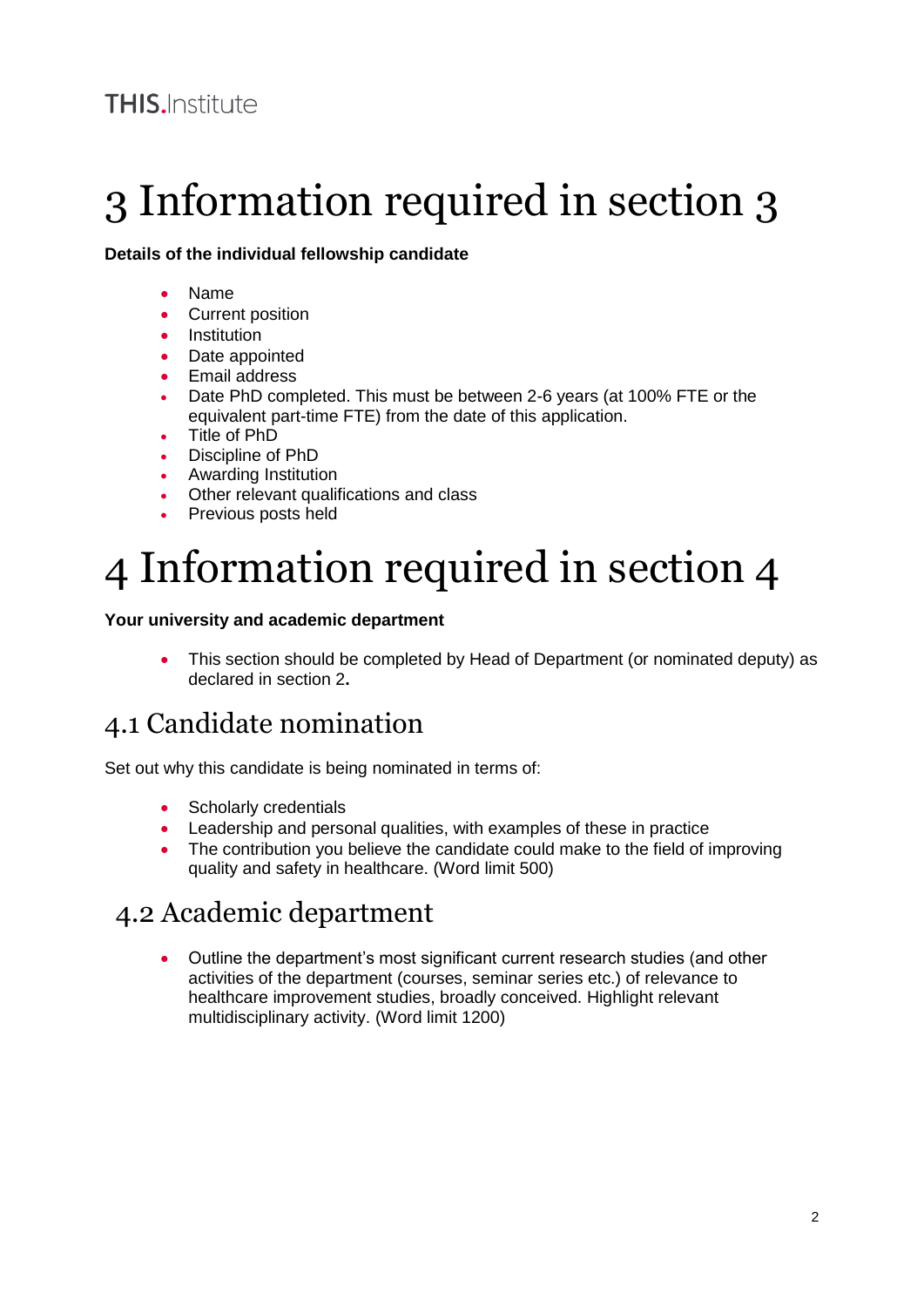### 4.3 Department publications

 List the ten most significant publications by members of your department(s) which are relevant to healthcare improvement studies, broadly conceived. (No word limit)

### 4.4 Department environment

Describe how the department will ensure

 An appropriate environment, facilities, and collaborative networks (including with the NHS) to enable the successful delivery and completion of the post-doctoral research; and suitable supervision and mentoring to support the development of the fellow's skills, expertise and personal development through the fellowship. (Word limit 500)

## 5 Information required in section 5

**Individual experience and aspirations. To be completed by applicant** 

### 5.1 Research history

 Outline your research to date and how it might have relevance to advancing the field of study of healthcare improvement. (Word limit 500)

### 5.2 Outputs

List your outputs to date in the following categories:

- Original research papers in peer-reviewed journals
- Books, book chapters or monographs
- **•** Presentations (scientific conferences, invited lectures etc.)

### 5.3 Leadership development

 What current strengths make you well placed as a future leader in research and how do you propose to develop your leadership skills further? (Word limit 200)

### 5.4 Future ambitions

What are your medium to long-term career aspirations? (Word limit 200)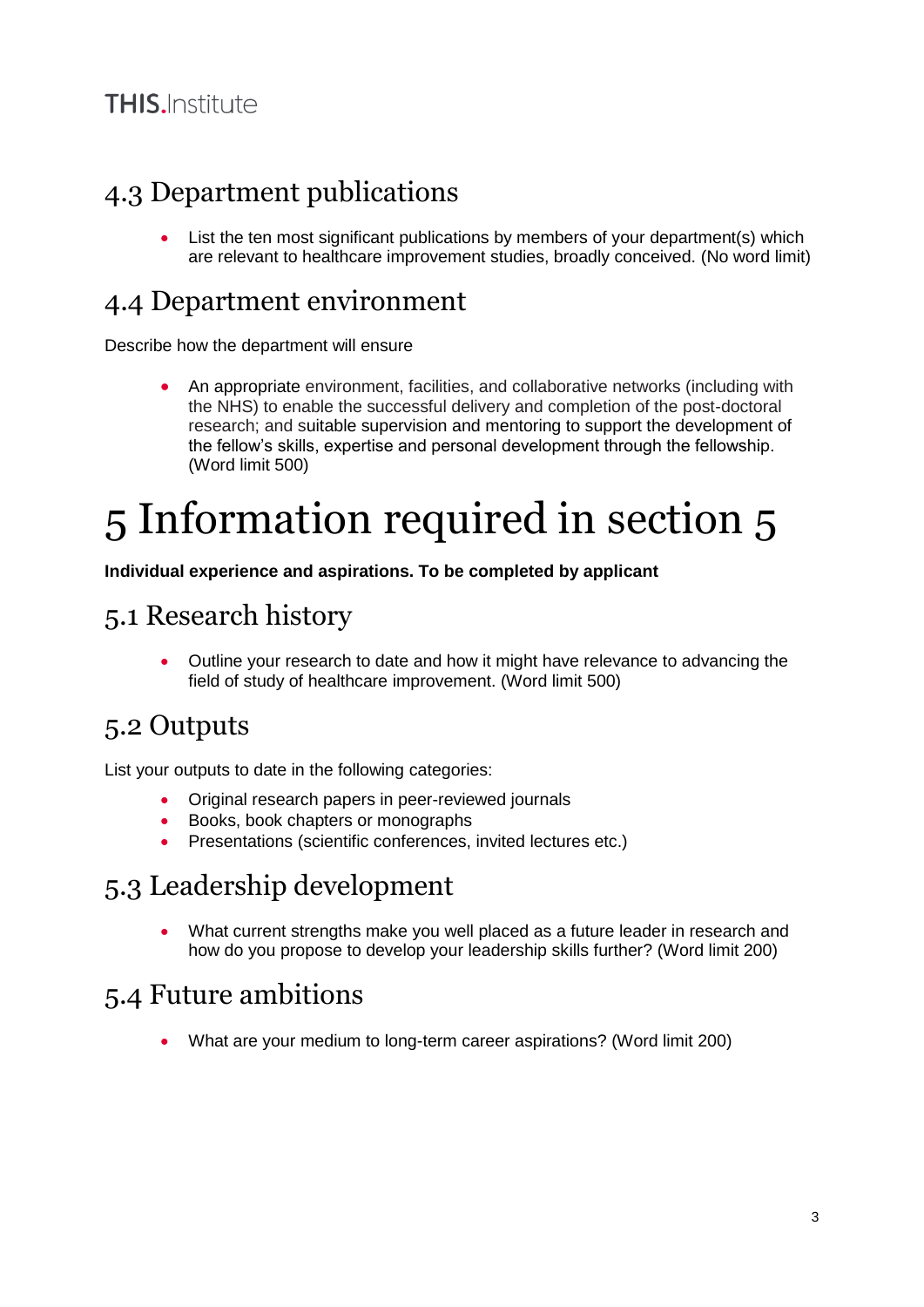## 6 Information required in section 6

#### **Proposed Fellowship research**

- Title of proposed research project
- Lay summary of research proposal *(Word limit 250)*
- Full research proposal (*Word limit 2,500 words, excluding references)*
- Research work plan (Gantt chart will suffice)
- **•** References

## 7 Information required in section 7

#### **Budget information**

- The award has a maximum budget of £225,000 per fellow for the complete Fellowship, to cover the Fellow's salary, research costs, travel costs and research dissemination costs.
- Please budget for attendance to induction event in Cambridge and ten learning sets (in the UK). Please also budget for attendance at our annual event THIS Space, which in 2020 was a virtual event but may in future years be held in Cambridge/London (the Institute will fund accommodation and meals).

#### **Budget Headings**

- Fellows Salary
- Research costs
- Dissemination costs
- Consumables & other project costs

#### **Justification of resources**

- The Justification of Resources (JoR) should be used to justify the resources requested and should explain why the resources are appropriate for the proposed research, taking into account the nature and complexity of the research as well as value for money.
- All resources requested in the application must be fully justified in the JoR